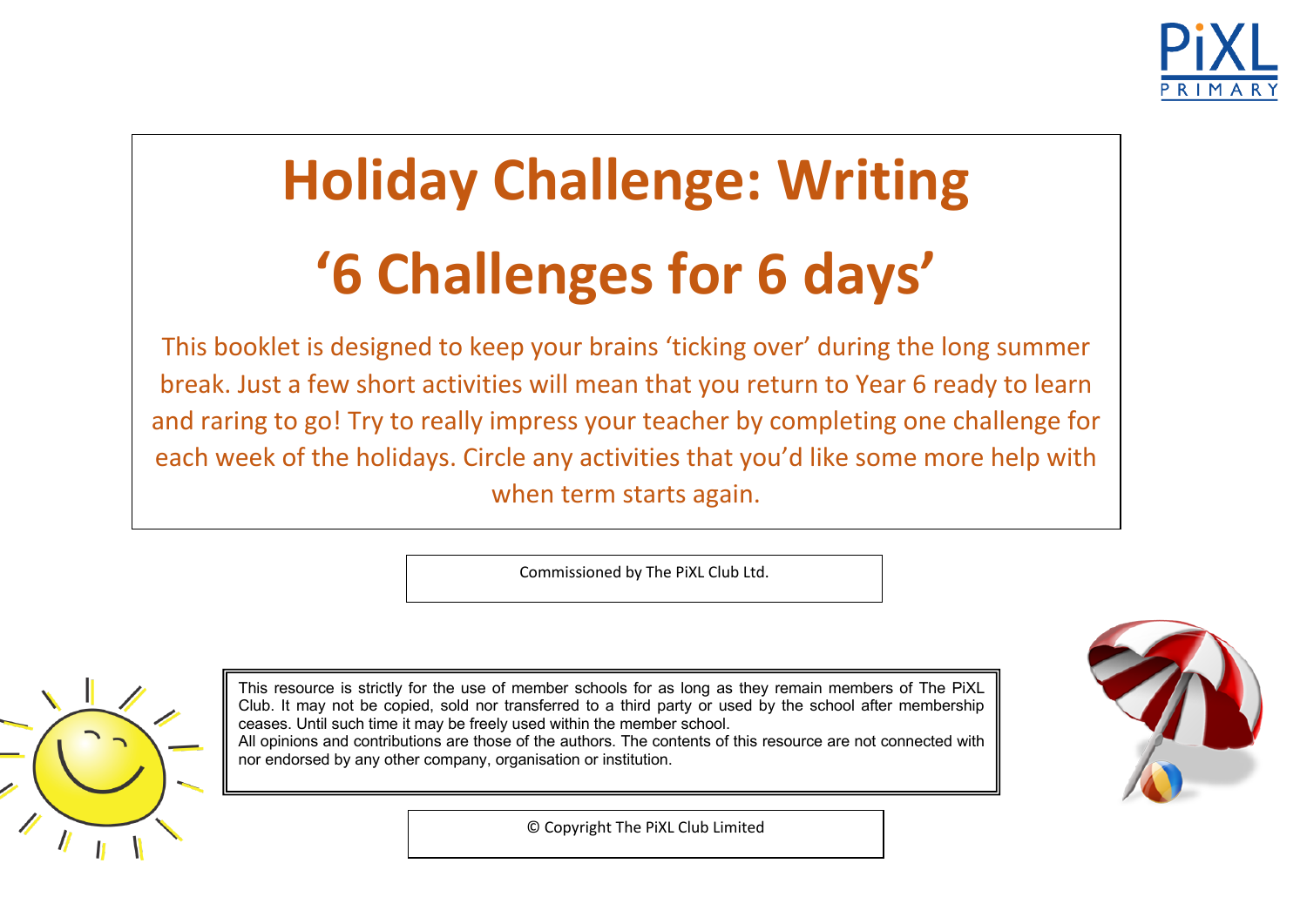

This resource is designed to give you weekly opportunities during the summer holidays to consolidate all that you have learnt so far. You are not expected to write full texts, or to write for long periods of time. However, you should use this as an opportunity to show off to your teachers.

The table below explains what type of writing you will be thinking about each week and what the focus of this writing is. Make sure you consider this before you start writing.

| <b>Week</b>    | <b>Stimulus</b> | <b>Type of writing</b>  | <b>Focus</b>                |
|----------------|-----------------|-------------------------|-----------------------------|
| 1              | The first week  | First person diary      | Consistent use of           |
|                | of my holidays  | entry                   | perspective (first person). |
| $\overline{2}$ | My ultimate     | Setting description     | Language choices and        |
|                | bedroom         |                         | variety of sentence         |
|                |                 |                         | structures.                 |
| 3              | How to get fit  | <b>Explanation text</b> | Organisation of writing.    |
|                |                 |                         | Variety of sentence         |
|                |                 |                         | openers.                    |
| 4              | Tea with the    | Dialogue                | Balance between dialogue    |
|                | Queen           |                         | and description. Correctly  |
|                |                 |                         | punctuated dialogue.        |
| 5              | A letter to my  | Letter                  | Use of appropriate          |
|                | hero            |                         | language. Organisation.     |
| 6              | Why we          | Persuasive text         | Paragraphing. Emotive       |
|                | should have     |                         | language. Formal            |
|                | an extra week   |                         | language/tone.              |
|                | of holiday      |                         |                             |

The next page gives you some useful resources that you may or may not choose to use to support your writing. Make sure you think about the presentation and accuracy of your work. Teachers always recognise and reward effort.

## **Year 5/6 Spelling list**

| 'nt so far. You are    |                                                   |                      |                                                                                                                                                                                          |             |  |  |
|------------------------|---------------------------------------------------|----------------------|------------------------------------------------------------------------------------------------------------------------------------------------------------------------------------------|-------------|--|--|
| periods of time.       | accommodate                                       | criticise (critic +  | identity                                                                                                                                                                                 | recognise   |  |  |
|                        | accompany                                         | ise)                 | immediate(ly)                                                                                                                                                                            | recommend   |  |  |
| how off to your        | according                                         | curiosity            | individual                                                                                                                                                                               | relevant    |  |  |
|                        | achieve                                           | definite             | interfere                                                                                                                                                                                | restaurant  |  |  |
| be thinking about      | aggressive                                        | desperate            | interrupt                                                                                                                                                                                | rhyme       |  |  |
|                        | amateur                                           | determined           | language                                                                                                                                                                                 | rhythm      |  |  |
| sure you consider      | ancient                                           | develop              | leisure                                                                                                                                                                                  | sacrifice   |  |  |
|                        | apparent                                          | dictionary           | lightning                                                                                                                                                                                | secretary   |  |  |
|                        | appreciate                                        | disastrous           | marvellous                                                                                                                                                                               | shoulder    |  |  |
| <b>Focus</b>           | attached                                          | embarrass            | mischievous                                                                                                                                                                              | signature   |  |  |
| consistent use of      | available                                         | environment          | muscle                                                                                                                                                                                   | sincere(ly) |  |  |
| ective (first person). | average                                           | equip ( $-ped$ , $-$ | necessary                                                                                                                                                                                | soldier     |  |  |
| guage choices and      | awkward                                           | ment)                | neighbour                                                                                                                                                                                | stomach     |  |  |
| riety of sentence      | bargain                                           | especially           | nuisance                                                                                                                                                                                 | sufficient  |  |  |
| structures.            | bruise                                            | exaggerate           | occupy                                                                                                                                                                                   | suggest     |  |  |
| anisation of writing.  | category                                          | excellent            | occur                                                                                                                                                                                    | symbol      |  |  |
| riety of sentence      | cemetery                                          | existence            | opportunity                                                                                                                                                                              | system      |  |  |
| openers.               | committee                                         | explanation          | parliament                                                                                                                                                                               | temperature |  |  |
|                        | communicate                                       | familiar             | persuade                                                                                                                                                                                 | thorough    |  |  |
| ce between dialogue    | community                                         | foreign              | physical                                                                                                                                                                                 | twelfth     |  |  |
| lescription. Correctly | competition                                       | forty                | prejudice                                                                                                                                                                                | variety     |  |  |
| nctuated dialogue.     | conscience*                                       | frequently           | privilege                                                                                                                                                                                | vegetable   |  |  |
| se of appropriate      | conscious*                                        | government           | profession                                                                                                                                                                               | vehicle     |  |  |
| uage. Organisation.    | controversy                                       | guarantee            | programme                                                                                                                                                                                | yacht       |  |  |
| agraphing. Emotive     | convenience                                       | harass               | pronunciation                                                                                                                                                                            |             |  |  |
| anguage. Formal        | correspond                                        | hindrance            | queue                                                                                                                                                                                    |             |  |  |
| language/tone.         | <b>Punctuation</b><br><b>Handwriting reminder</b> |                      |                                                                                                                                                                                          |             |  |  |
|                        |                                                   |                      | A shining light landed at the bottom of the                                                                                                                                              |             |  |  |
| bu may or may not      | Pyramid                                           |                      | garden. I ran towards it. That was where I<br>went wrong. It was beautiful golden music                                                                                                  |             |  |  |
| ou think about the     |                                                   |                      | box, embellished with silver and bronze. My                                                                                                                                              |             |  |  |
| ays recognise and      | ?<br>(6)<br>?,                                    |                      | breath caught in my throat; it was the most<br>stunning thing I had ever seen. I opened the<br>lid slowly; a golden light blazed out almost<br>blinding me. Inside was a beautiful clear |             |  |  |
|                        |                                                   |                      |                                                                                                                                                                                          |             |  |  |
|                        |                                                   |                      |                                                                                                                                                                                          |             |  |  |
|                        | $?$ ,!<br>() :                                    |                      | crystal. The sun filtered through it creating a                                                                                                                                          |             |  |  |
|                        |                                                   |                      | rainbow on the grass.                                                                                                                                                                    |             |  |  |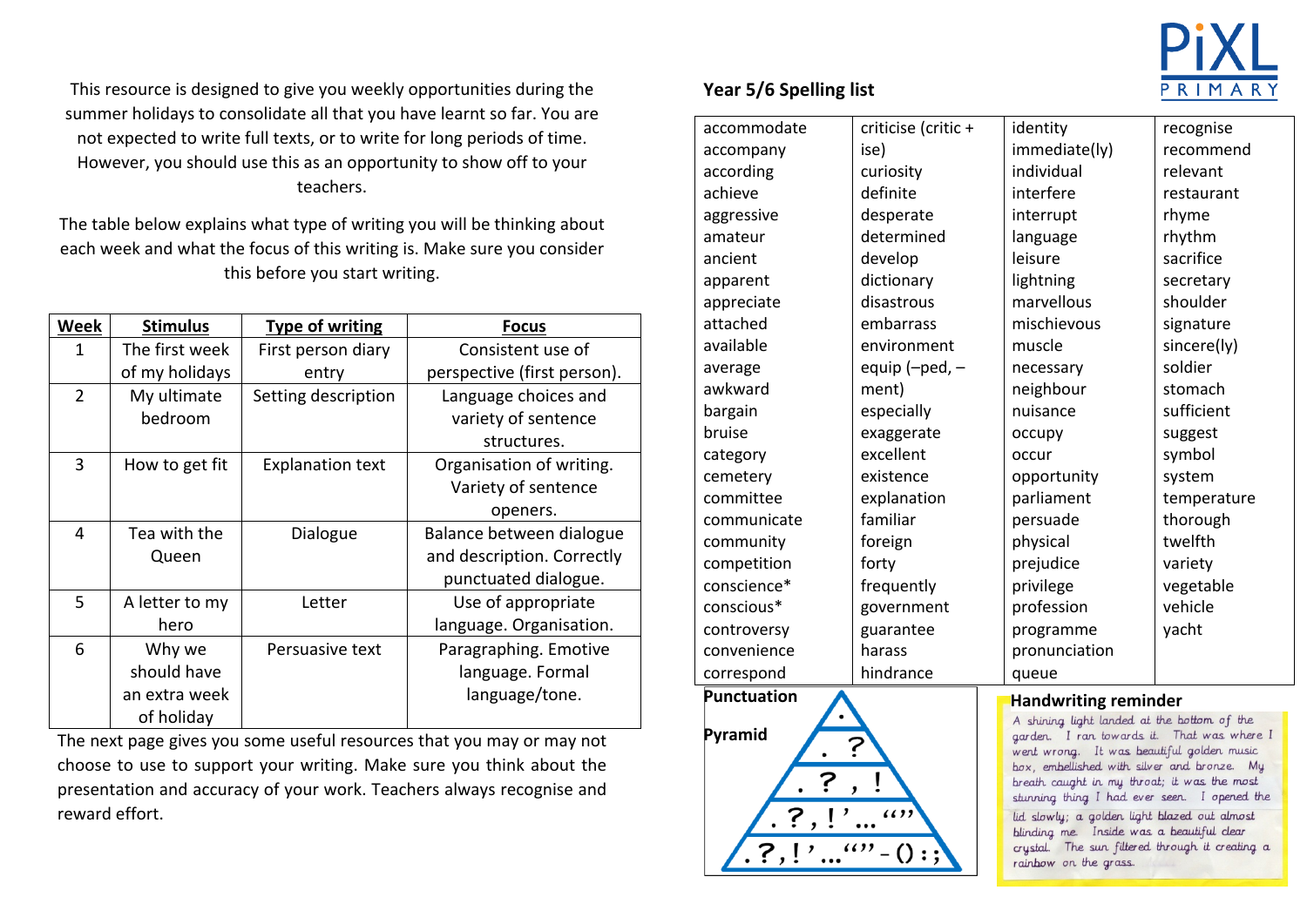



The first week of the summer holiday is always the best. Time to rest, relax and bask in the glory of lie-ins, fun things and generally enjoying a proper break. At the end of this first week, write a first person diary entry to tell your diary about it and what you have in store, or hope to do, for the rest of the holiday.

Use this box to plan what you are going to write, including key language you want to include:

Focus: Consistent use of first person perspective.

Task: Write a short diary entry, explaining what you have done in the first week of the holidays and what else is coming up.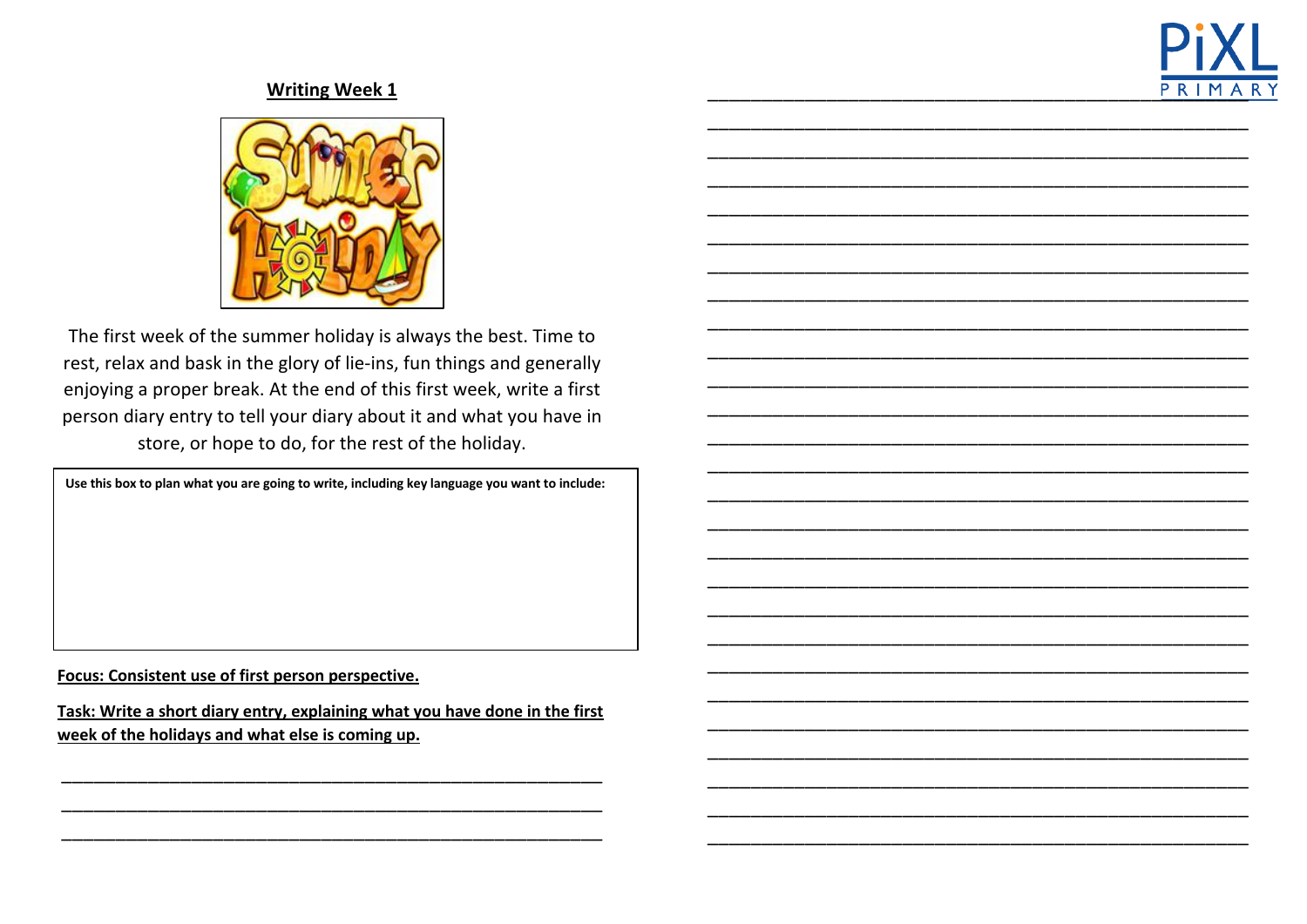



Imagine you had all the money in the world and you were asked to design your ultimate bedroom. Would it be built like a treehouse? Would it have slides into the bed? Would it be under the sea? You can be as creative and imaginative as you like. Describe this bedroom in precise detail, being certain to use powerful language that really grabs the attention of the reader.

Use this box to plan what you are going to write, including key language you want to include:

Focus: Language choices and variety of sentence structures.

Task: Write a description of your ultimate bedroom.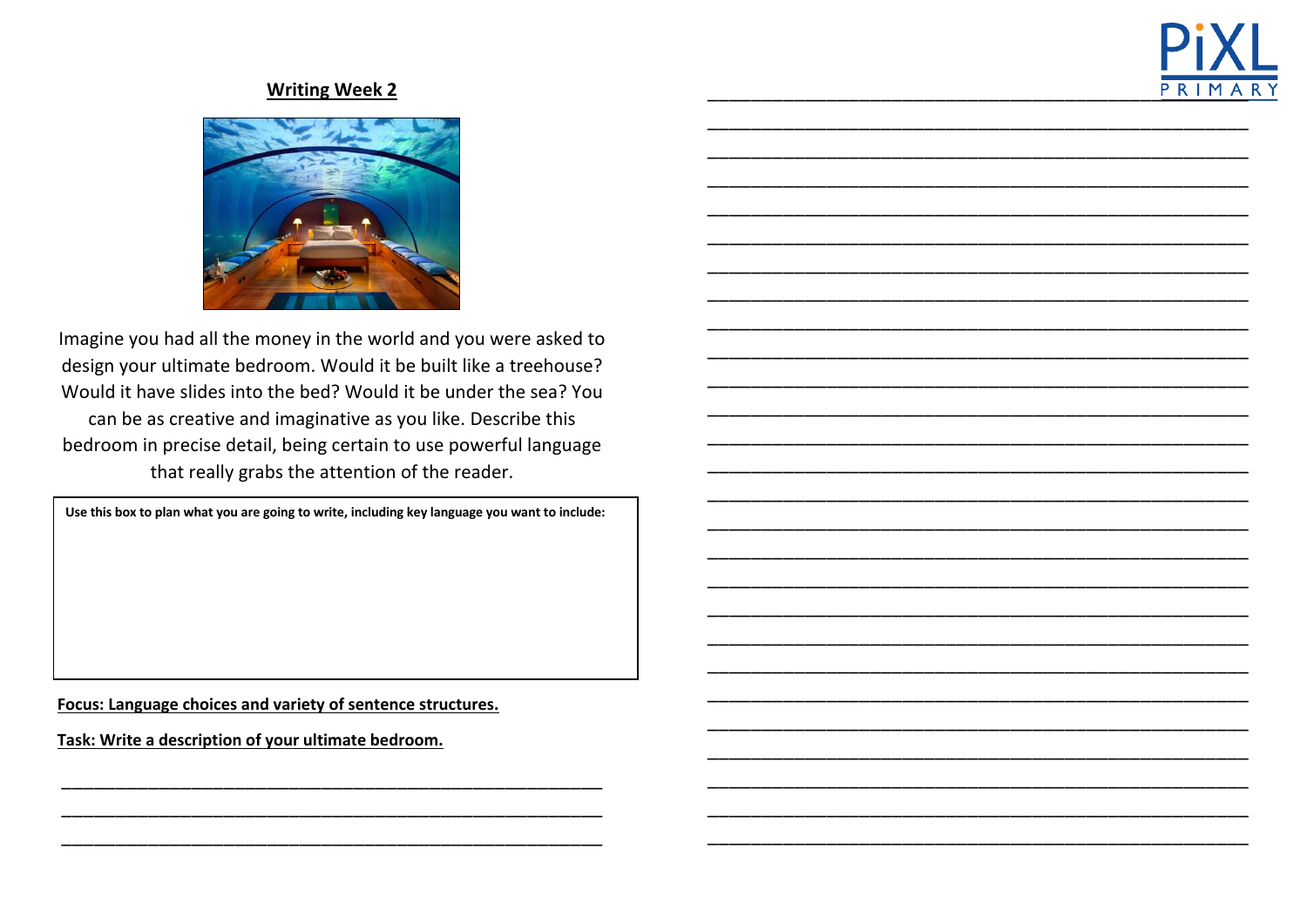



We all know how important keeping fit and healthy is. The summer holidays are a great time to increase the amount of exercise that you do and perhaps to try a new sport or activity. Write a short explanation of how to improve your fitness, using the headings below.

**Use this box to plan what you are going to write, including key language you want to include:**

**Focus: Organisation of writing. Variety of sentence openers.**

**Task: Write an explanation of how to improve your fitness.** 

**Why is exercise important?**  \_\_\_\_\_\_\_\_\_\_\_\_\_\_\_\_\_\_\_\_\_\_\_\_\_\_\_\_\_\_\_\_\_\_\_\_\_\_\_\_\_\_\_\_\_\_\_\_\_\_

\_\_\_\_\_\_\_\_\_\_\_\_\_\_\_\_\_\_\_\_\_\_\_\_\_\_\_\_\_\_\_\_\_\_\_\_\_\_\_\_\_\_\_\_\_\_\_\_\_\_ \_\_\_\_\_\_\_\_\_\_\_\_\_\_\_\_\_\_\_\_\_\_\_\_\_\_\_\_\_\_\_\_\_\_\_\_\_\_\_\_\_\_\_\_\_\_\_\_\_\_ \_\_\_\_\_\_\_\_\_\_\_\_\_\_\_\_\_\_\_\_\_\_\_\_\_\_\_\_\_\_\_\_\_\_\_\_\_\_\_\_\_\_\_\_\_\_\_\_\_\_

| What you need to get started: |  |  |  |  |
|-------------------------------|--|--|--|--|
| С                             |  |  |  |  |
| С                             |  |  |  |  |
| С                             |  |  |  |  |
|                               |  |  |  |  |

\_\_\_\_\_\_\_\_\_\_\_\_\_\_\_\_\_\_\_\_\_\_\_\_\_\_\_\_\_\_\_\_\_\_\_\_\_\_\_\_\_\_\_\_\_\_\_\_\_\_ \_\_\_\_\_\_\_\_\_\_\_\_\_\_\_\_\_\_\_\_\_\_\_\_\_\_\_\_\_\_\_\_\_\_\_\_\_\_\_\_\_\_\_\_\_\_\_\_\_\_

### **How can you improve your fitness?**

\_\_\_\_\_\_\_\_\_\_\_\_\_\_\_\_\_\_\_\_\_\_\_\_\_\_\_\_\_\_\_\_\_\_\_\_\_\_\_\_\_\_\_\_\_\_\_\_\_\_ \_\_\_\_\_\_\_\_\_\_\_\_\_\_\_\_\_\_\_\_\_\_\_\_\_\_\_\_\_\_\_\_\_\_\_\_\_\_\_\_\_\_\_\_\_\_\_\_\_\_ \_\_\_\_\_\_\_\_\_\_\_\_\_\_\_\_\_\_\_\_\_\_\_\_\_\_\_\_\_\_\_\_\_\_\_\_\_\_\_\_\_\_\_\_\_\_\_\_\_\_ \_\_\_\_\_\_\_\_\_\_\_\_\_\_\_\_\_\_\_\_\_\_\_\_\_\_\_\_\_\_\_\_\_\_\_\_\_\_\_\_\_\_\_\_\_\_\_\_\_\_ \_\_\_\_\_\_\_\_\_\_\_\_\_\_\_\_\_\_\_\_\_\_\_\_\_\_\_\_\_\_\_\_\_\_\_\_\_\_\_\_\_\_\_\_\_\_\_\_\_\_ \_\_\_\_\_\_\_\_\_\_\_\_\_\_\_\_\_\_\_\_\_\_\_\_\_\_\_\_\_\_\_\_\_\_\_\_\_\_\_\_\_\_\_\_\_\_\_\_\_\_ \_\_\_\_\_\_\_\_\_\_\_\_\_\_\_\_\_\_\_\_\_\_\_\_\_\_\_\_\_\_\_\_\_\_\_\_\_\_\_\_\_\_\_\_\_\_\_\_\_\_ \_\_\_\_\_\_\_\_\_\_\_\_\_\_\_\_\_\_\_\_\_\_\_\_\_\_\_\_\_\_\_\_\_\_\_\_\_\_\_\_\_\_\_\_\_\_\_\_\_\_ \_\_\_\_\_\_\_\_\_\_\_\_\_\_\_\_\_\_\_\_\_\_\_\_\_\_\_\_\_\_\_\_\_\_\_\_\_\_\_\_\_\_\_\_\_\_\_\_\_\_

**What are the positive effects of exercise?**

\_\_\_\_\_\_\_\_\_\_\_\_\_\_\_\_\_\_\_\_\_\_\_\_\_\_\_\_\_\_\_\_\_\_\_\_\_\_\_\_\_\_\_\_\_\_\_\_\_\_ \_\_\_\_\_\_\_\_\_\_\_\_\_\_\_\_\_\_\_\_\_\_\_\_\_\_\_\_\_\_\_\_\_\_\_\_\_\_\_\_\_\_\_\_\_\_\_\_\_\_ \_\_\_\_\_\_\_\_\_\_\_\_\_\_\_\_\_\_\_\_\_\_\_\_\_\_\_\_\_\_\_\_\_\_\_\_\_\_\_\_\_\_\_\_\_\_\_\_\_\_ \_\_\_\_\_\_\_\_\_\_\_\_\_\_\_\_\_\_\_\_\_\_\_\_\_\_\_\_\_\_\_\_\_\_\_\_\_\_\_\_\_\_\_\_\_\_\_\_\_\_ \_\_\_\_\_\_\_\_\_\_\_\_\_\_\_\_\_\_\_\_\_\_\_\_\_\_\_\_\_\_\_\_\_\_\_\_\_\_\_\_\_\_\_\_\_\_\_\_\_\_ \_\_\_\_\_\_\_\_\_\_\_\_\_\_\_\_\_\_\_\_\_\_\_\_\_\_\_\_\_\_\_\_\_\_\_\_\_\_\_\_\_\_\_\_\_\_\_\_\_\_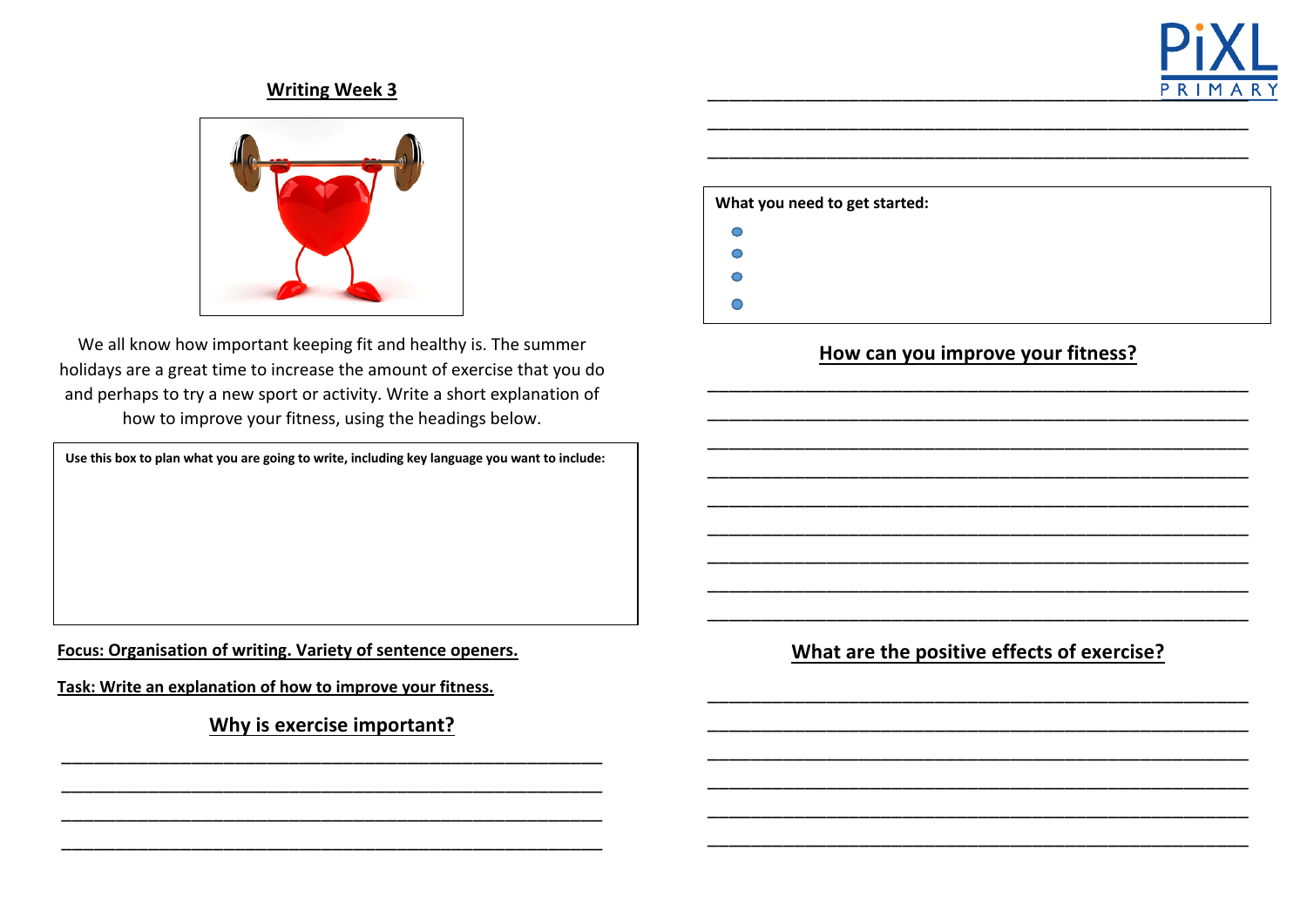



What do you think the Queen talks about over tea? Does she discuss the weather or how her day was? Perhaps she tells Prince Charles off for leaving wet towels in the bathroom? Imagine that the Queen is having tea with her family. Write the conversation that you think they might be having. Remember to include descriptive sentences too, to give the reader more detail.

Use this box to plan what you are going to write, including key language you want to include:

Focus: Accurate punctuation of dialogue. Balance of description and dialogue.

Task: Write a conversation between the Queen and her family, over tea.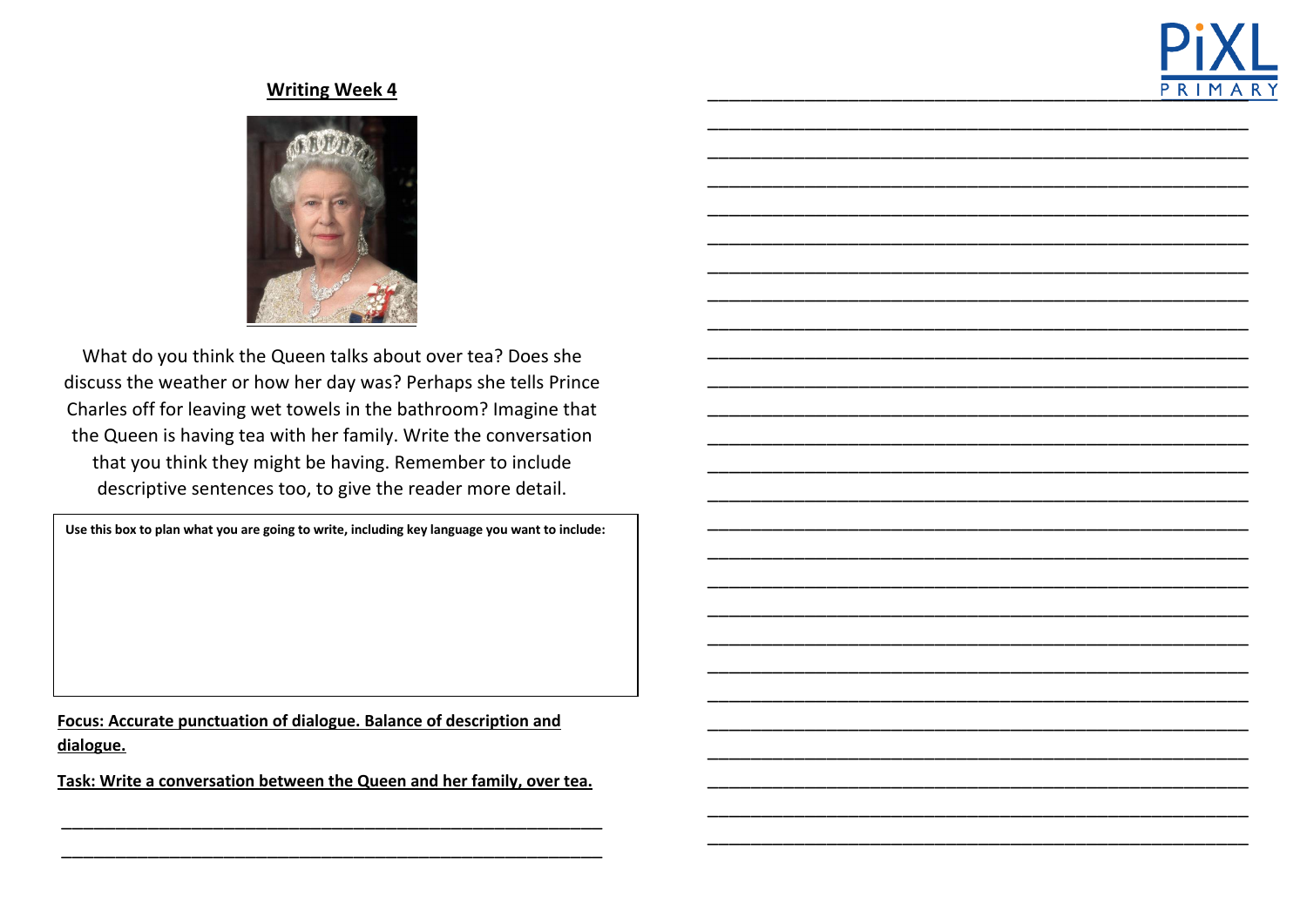



Who is your hero? Why are they your hero? What would you say to them if you got the chance? Write a letter to your hero, explaining who you are and why they are your hero. Talk about how they have influenced your life and your hopes for the future.

Use this box to plan what you are going to write, including key language you want to include:

Focus: Use of appropriate language. Overall organisation of a text.

Task: Write a letter to your hero.